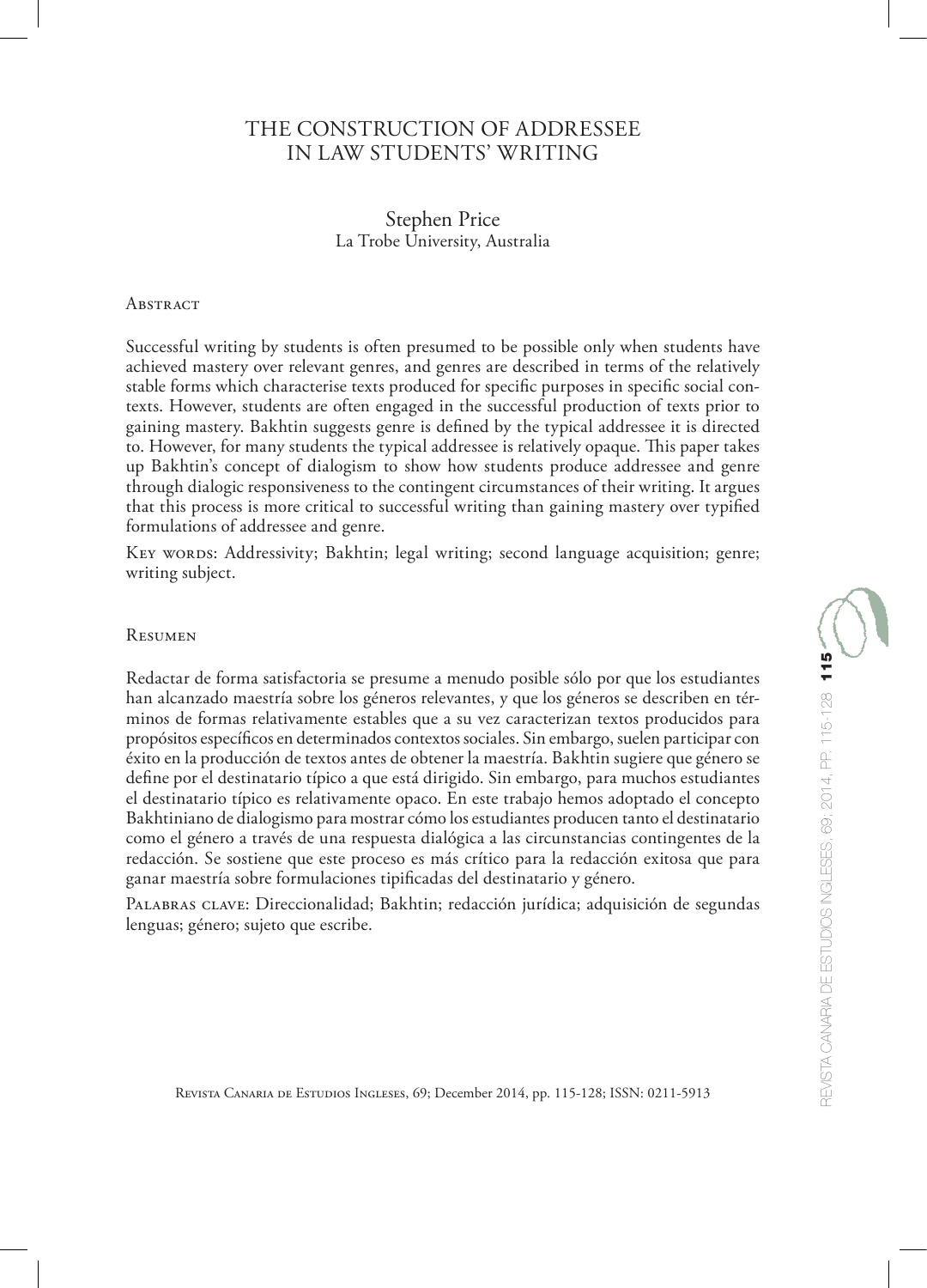#### INTRODUCTION

Assessing students through written assignments demands not only that they understand the substantive issues they must write about but also that they are capable of communicating their understanding in acceptable ways. Such a capability is often viewed as possible only when a speaker/writer assumes the "ways of behaving, interacting, valuing, thinking, believing, speaking and often reading and writing that are accepted as instantiations of particular roles" associated with the discourses involved (Gee, *Social* viii). That is, producing competent text, whether spoken or written, requires that one has acquired the relevant ways of thinking and being and gained mastery over the linguistic skills that both characterise and produce such roles or ways of being. This includes mastery over micro-levels of grammar to macro-levels of the genre appropriate to the specific social context in which one speaks/writes. In this view, pedagogy thus entails inducting students into appropriate practices and explicitly teaching formal properties of the language and genres involved. Language is therefore both the medium through which one becomes a certain kind of person, and "language-in-use is a tool" which we use "to design and build things" (Gee, *Introduction* 11).

In this paper, however, I wish to focus on genre not as something one masters and reproduces, but as something one engages with. In order to do this I take up Bakhtin's notion of dialogism (*Dialogic*, *Speech*). Bakhtin notes that genres acquire "relatively stable forms" (*Speech* 60) and consequently, that "genres must be fully mastered in order to be manipulated freely" (*Speech* 80), and the understanding that language learning is concerned with precisely acquiring and mastering existing conventions has been taken up by various researchers who draw on Bakhtin (e.g. see contributors to Hall, Vitanova, and Marchenkova). However, Bakhtin's model of language also centres on dialogic processes which ensure both meaning and form are never finalised. A central concept for Bakhtin is the utterance and this places the emphasis not on form but on the active participation of a speakerlistener in the realisation of language in social life. On hearing an utterance one "simultaneously takes an active, responsive attitude towards it" (Bakhtin, *Speech* 68) and in responding one necessarily directs one's own uterance towards an addressee (*Speech* 95). Consequently, "any utterance is a link in a very complexly organised chain of other utterances" (*Speech* 69). Because utterances exist in ongoing, lived activity, the utterance "provides the link between language and life" (*Speech* 63) and constitutes a fundamental feature of language which is irreducible to the syntactic and textual forms through which it is realised. Indeed, for Bakhtin grammatical and generic forms emerge from language as lived practice and in this sense are secondary phenomena, and thus genres, or "typical forms of utterances" (*Speech* 78) themselves derive their force not from the "relatively stable forms" (*Speech* 60) they assume, but from the dialogic processes which gave rise and continue to give rise to them.

In this paper I want to examine evidence for the Bakhtinian view of dialogism in the construction of texts by students. Instead of looking for how dialogism leads to mastery by students over relevant generic forms, the argument here is that the dialogic processes between students and lecturers *produce* the context through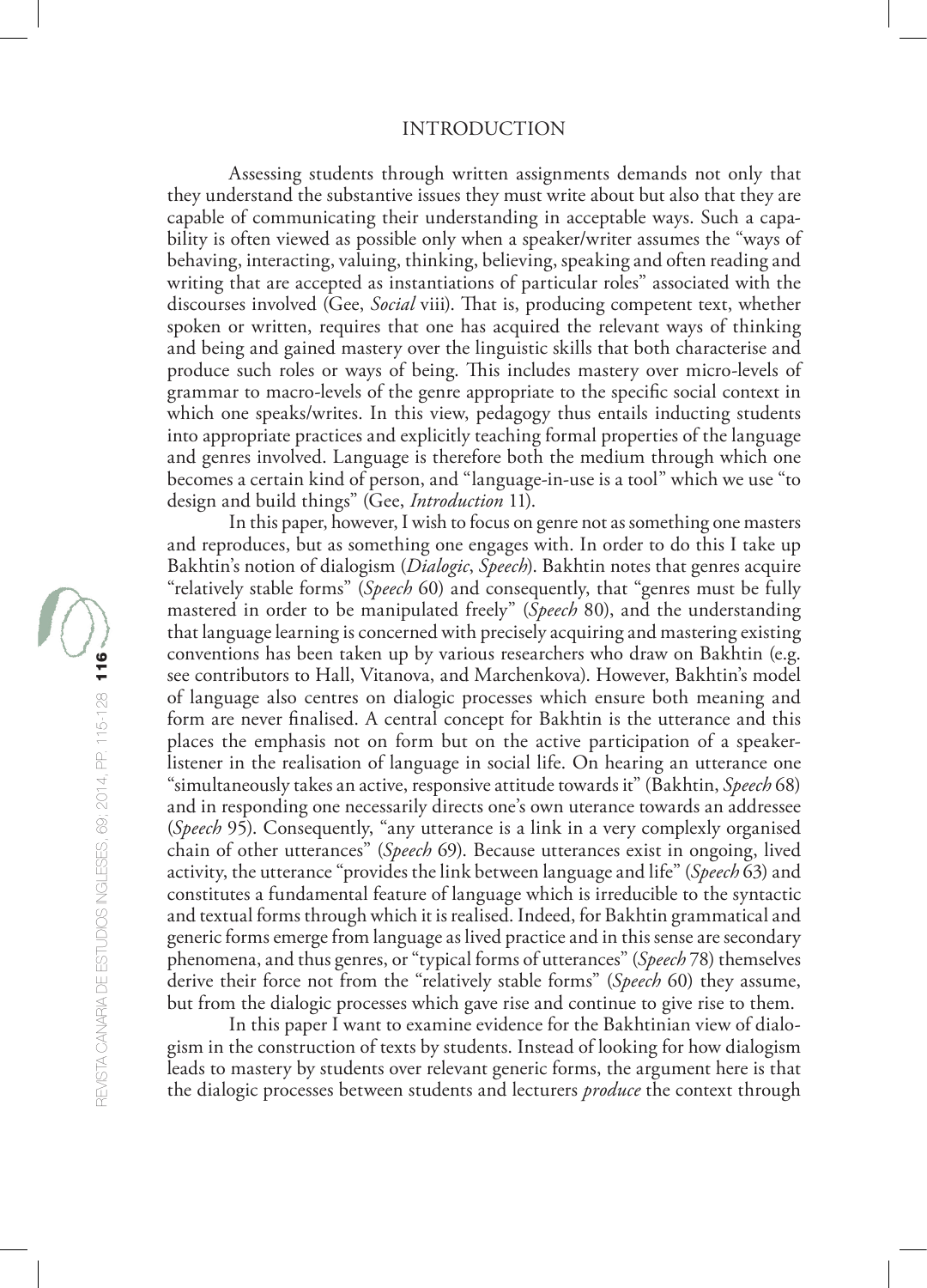which they are both constituted as participants and this in turn constrains the kind of text produced by the student which will successfully satisfy the demands of that context. That is, to understand the text that emerges and its success we need not measure it against relatively stable conventions but instead observe how such conventions and practices are nuanced and, indeed, made differently through the ongoing, dialogic relationship.

This paper draws on a larger research project which followed a number of international postgraduate law students enrolled in an Australian university through the process of writing research assignments for assessment. They had Bachelor degrees in law from their home countries which, unlike Australia, did not follow the common law system (for further details see Price, *Engagement*). In addition to the system of law being unfamiliar, English was not their first language, and consequently, as remarked by the students, they were struggling to understand an alien legal system they had no background or experience in, which was an expression of a culture they knew little of, and all their efforts at understanding had to be achieved in a language they did not feel very confident about!

The project involved students keeping a journal in which they documented their thoughts and practices as they worked through researching and writing their assignments. Copies of a first draft and final draft of the assignment were submitted to the researcher for analysis, and interviews were held with both the students and their examiner-lecturer after the assignments had been graded. Material from each of these sources is drawn on in this paper. The analysis focuses in particular on the assumed addressee the student texts presuppose and the impact this has on their texts, since for Bakhtin genre is defined by the typical conception of the addressee it is directed to (*Speech* 95). Each of the student essays referred to were very successful (receiving the highest or second highest grade from a spectrum of five grades, the lowest being a fail) and my argument is that this success is not because the students produced texts which conformed closely to the "relatively stable" forms of the relevant genres, since in certain respects they did not. The success is due to the text produced arising out of a dialogic process the student engaged in with their lecturer and text sources, and which resulted in the students producing a text which addressed the addressee produced through this process rather than the more typical but abstract addressee entailed by the typified generic form that is usually taken to characterise the student research assignment.

#### BAKHTIN ON GENRE AND ADDRESSIVITY

For Bakhtin, even the briefest utterance is unavoidably generic in nature. Although "language is realised in the form of individual concrete utterances by participants in the various areas of human activity" it is "compositional structure" more than linguistic choices (lexical, syntactic etc) that above all reflect the "specific conditions and goals of each such area" (Bakhtin, *Speech* 60). These compositional structures are conventionalised: "each sphere in which language is used develops its own *relatively stable types* of these utterances. These we may call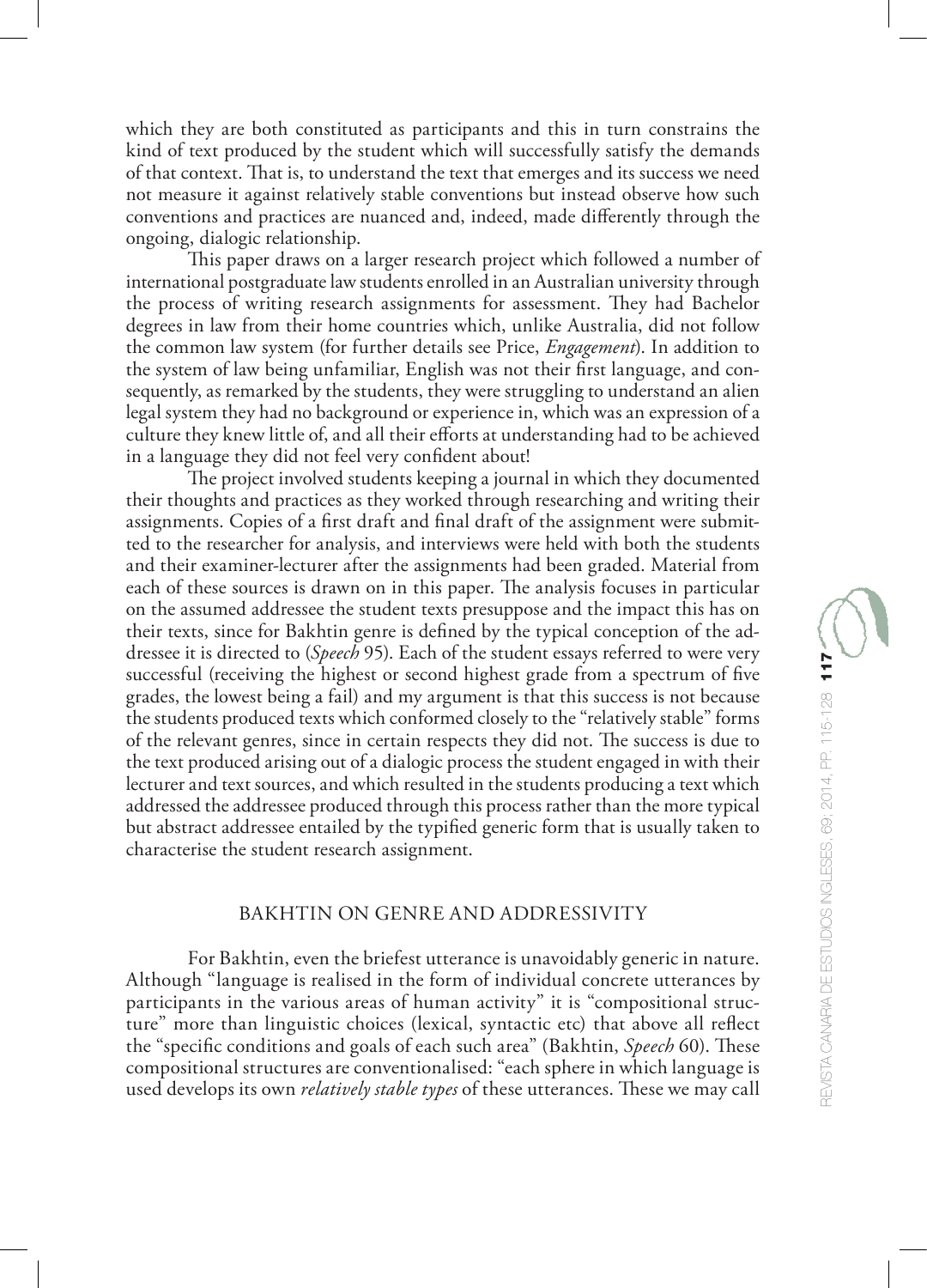*speech genres*" (Bakhtin, *Speech* 60, italics in original translation). The individual who produces an utterance in speech or writing always has a plan or speech will (77) and realizes this through "a generic form in which the utterance will be constructed" (77). "The speaker's speech will is manifested primarily in the *choice of a particular speech genre*" (78). Genre is therefore unavoidable: "all our utterances have definite and relatively stable typical *forms of construction of the whole*." Consequently, "when the speaker's speech plan with all its individuality and subjectivity is applied and adapted to a chosen genre, it is shaped and developed within a certain generic form" (78). In this sense, effective communication is constrained by and presupposes that the writer/speaker grasps the social context in which s/he speaks and has mastery over the relevant generic forms. The critical question, however, is: in what sense are such genres realized (or is communication successful) when the writer does not have mastery over the genre and the context in which they are writing remains clouded for them?

For Bakhtin, the dialogic nature of language operates diachronically. That is, an utterance simultaneously responds to prior texts and anticipates an addressee, and thus, although texts and addressees may appear to be synchronously present the dynamic relationship at work is diachronic. Every utterance lies within a chain of utterances or of communication and this position constrains the potential meaning an utterance has. "Each individual utterance (which a text is) is a link in a chain of communication" (*Speech* 93) and each link contributes to the chain not by virtue of repeating generic form (although it may well do so) but by virtue of it being a response to prior utterances and by addressing an anticipated reader. With respect to the addressee, "from the very beginning , the utterance is constructed while taking into account possible responsive reactions, for whose sake, in essence, it is actually created" (*Speech* 94). This "quality of being addressed to someone" is "an essential (constitutive) marker of the utterance" (*Speech* 95). The chain is held together by the responsiveness and addressivity inherent in the utterances of which it consists. Consequently, while generic forms may become stabilised, and may be imposed upon students, they nevertheless are a *consequence* of and subject to this dialogic dynamic (responsiveness and addressivity) *which persists* in being active.

Because a chain of utterances is in principle non-finite and can always be added to, the meaning of an utterance can never be finalized. Genres then, these "relatively stable types of utterances," are produced historically and my argument here is that these also can never be finalized. The "relative stability" therefore can be viewed as a secondary phenomenon, born of the centripetal forces Bakhtin recognizes in language use but which he suggests are "posited" and not integral to language use itself. Centripetal forces "are the forces used to unify and centralise the verbalideological world" but "a unitary language is not something given but is always in essence posited" (Bakhtin, *Dialogic* 270). The dialogic process from which certain forms emerge and which in turn are posited as normative nevertheless allows for the possibility of utterances participating in a chain of communication even when they do not reproduce established generic forms.

We noted above that addressivity is "an essential (constitutive) marker of the utterance" (*Speech* 95) and Bakhtin points out that "the variations and conceptions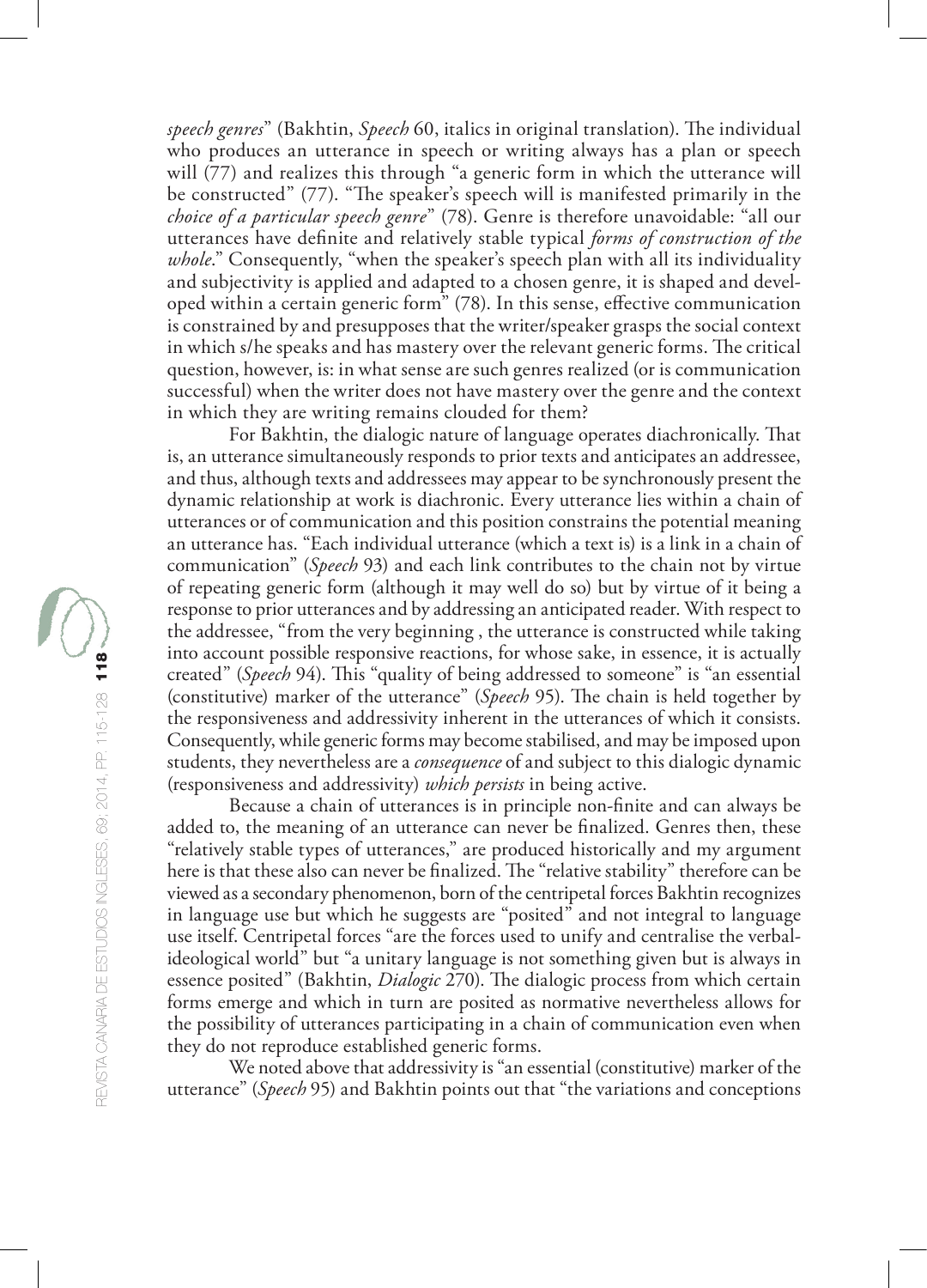of the addressee are determined by that area of human activity and everyday life to which the given utterance is related" (95). Of course, when that area of human activity is relatively opaque to the speaker (eg a student coming to grips with new discursive worlds) they have no clear sense of the "area of human activity" they engage in nor the typical addressee that belongs to it. This is especially so if their access to the area of human activity is mediated wholly by texts and not at all, or minimally, by actual, embodied participation in it. Nevertheless, for Bakhtin "both the composition, and, particularly, the style of the utterance depend on those to whom the utterance is addressed, how the speaker (or writer) senses and imagines his addressees, and the force of their effect on the speaker (or writer)" (95). The dialogic process entails that the addressee one "imagines" will by nuanced by the student writer's own history and interests. Although "each speech genre in each area of speech communication has its own typical conception of the addressee, and this defines it as a genre" (*Speech* 95), I am suggesting that when this "typical conception of the addressee" is not clear to the student, their writing can nevertheless be successful as they *construct* an addressee through responding to resources available (source texts; conversations with lecturers), even though these do not necessarily replicate the "area of human activity" they are being asked to simulate (for example, a lawyer advising a legal client).

It is possible to read Bakhtin as suggesting that to communicate effectively a writer must try and put him or herself into the shoes of another in order to anticipate the response the addressee will make. For Bakhtin, "when constructing my utterance I try actively to determine this response" (*Speech* 95) and this in turn constrains my utterance. Morson takes this view (323) and argues that it is not a matter of dominating or overcoming and thereby destroying the voice of this other (then there can be no dialogue) but instead one must be open to "other" voices (e.g. 326).

This raises an important question. How do we put ourselves in the shoes of an "other" who is unknown to us? To answer that we do so through language misses the important point at stake: how do we engage through language if meaningful utterances in an area of life is possible only when an understanding of that "area of life" has been achieved? How do we approach an "other" and engage in meaningful communication when there is an absence of shared life experiences? How can we possibly place ourselves in the shoes of another if our means of conceptualizing and understanding them is necessarily different from their self-understanding and experience? It is in answer to this question that I next explore the process by which the student writer constructs both themselves and their addressee. Central to this discussion is the idea that the "authoritative discourse" which plays a part in the development of "ideological consciousness" (Bakhtin, *Dialogic* 342) is not a discourse that one must reproduce or obey but instead, a discourse (or its textual representation) one must attend to. Such discourses are plentiful for the student, in terms of both the institutional discourses regulating processes of assessment which demand the student write, and the disciplinary discourses/texts to which they respond in the substance of their assignments.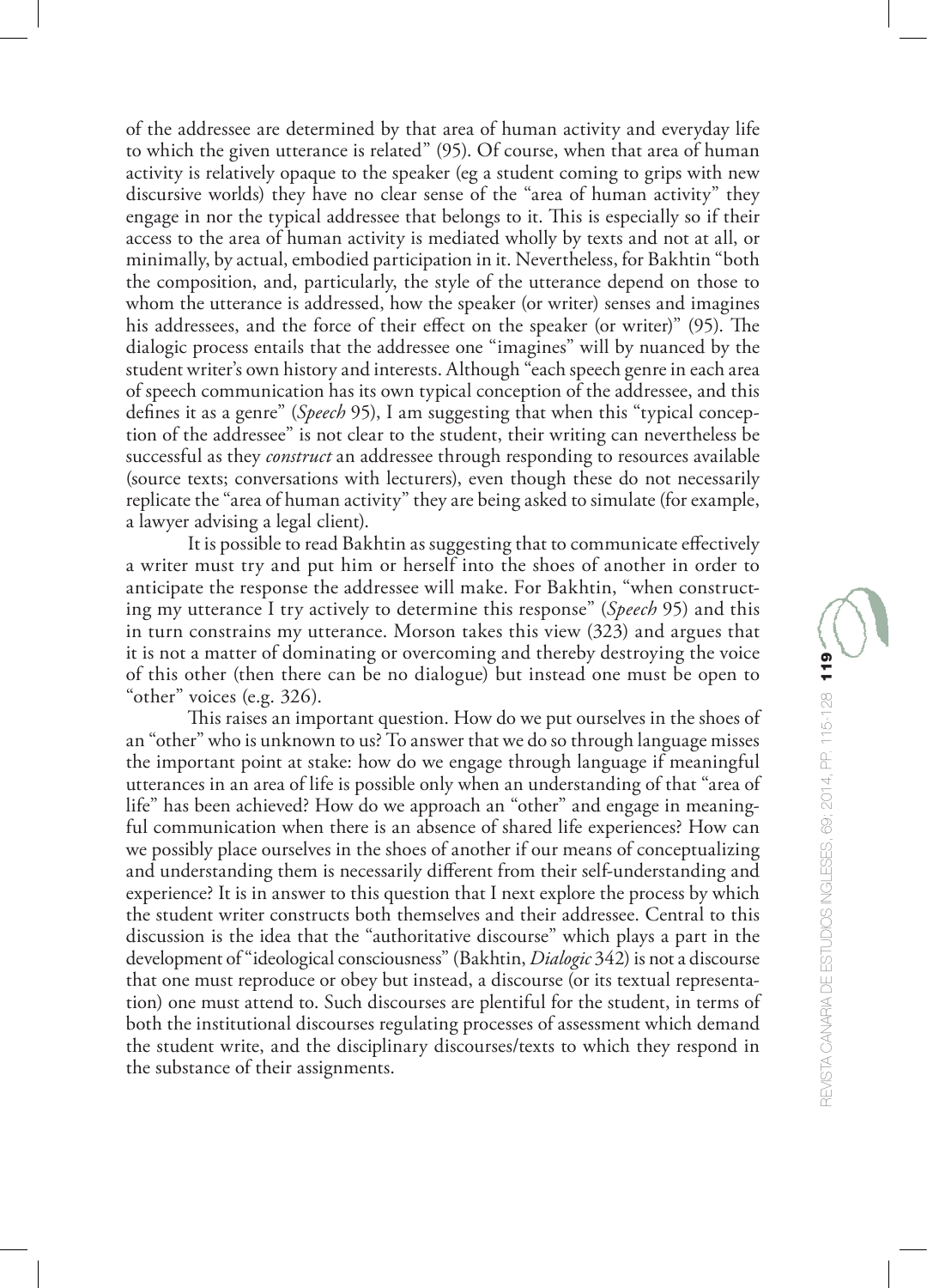#### STUDENT CONSTRUCTION OF ADDRESSEE

I now want to look at the construction by these postgraduate law students of their addressee as revealed by their comments in an interview and by their text. The focus of this discussion is on the way students engage with the resources available to them (their text sources; their lecturers) and it is this *process* of engagement which is placed at the centre, and not how such engagement may facilitate the acquisition of *pre-given* disciplinary practices and generic forms, which, it is sometimes argued, are constitutive of the discourse. That is, the emphasis is on showing the *construction* of the addressee by the students in the course of dialogically engaging with source texts and lecturers and how this in turn gave generic shape to their texts.

While we can happily accept that conventions exist, it is through engagement with them that they take up a place in a chain of communication, not by the reproduction of them. Thus they are always open to variation and adaptation and "being done differently," and thus differences produced even by writers conventionally described as novices can be fully legitimate and not merely aberrations from the norm. The point to emphasise here is that this "being done differently" is in itself no more than a conventional way of speaking. That is, the "sameness" we attribute as present in different instantiations or reproductions of a genre is itself a metadiscursive construction; what is seen as the same is posited by an external discourse rather than determined by empirical properties to be found within the texts. Thus, these centripetal forces deeming (leading to a demand for) "sameness," as already noted, are for Bakhtin not intrinsic to the communicative act.

Freadman points out that a genre (such as providing legal advice for a client) when simulated in the classroom becomes something else (48). That is, the exigence (Miller, "Genre" 30) which sets in motion and gives direction to the genre of "legal advice" is replaced by quite a different exigence for students. As students, their purpose in writing is to fulfil the communicative act the institution requires of them. Their primary concern is no longer to advise a client or provide an analysis of existing law in terms of policy interests, but to demonstrate to the examiner his/ her legal understanding, and this clearly impacts on the kind of text they produce. The stakes that produce the genre of legal advice are no longer at stake (Freadman 48). With no experience of the "real life" contexts in which such a genre naturally arises the students' capacity to reproduce the genre is minimal, other than in a merely formulaic manner. Yet there are forces compelling them to attend to, engage with such a genre, even though these are not the same as those which compel a lawyer to attend to and produce such advice. These forces of course are, amongst others, the institutional demand that students produce such a text for assessment. The centrifugal forces at work here threaten to tear apart the typified addressee of such a genre (the client a lawyer addresses) although, as already noted, the students have no or very little sense of who that typified addressee is in the first place. The relative stabilities Bakhtin speaks of, constituting not only the genre and addressee, but we can add, the writer (as student; as lawyer), are all clearly rendered considerably *unstable*. Thus, "attending to" unavoidably predominates over any "reproduction of" and in this respect there always remains a certain open-endedness which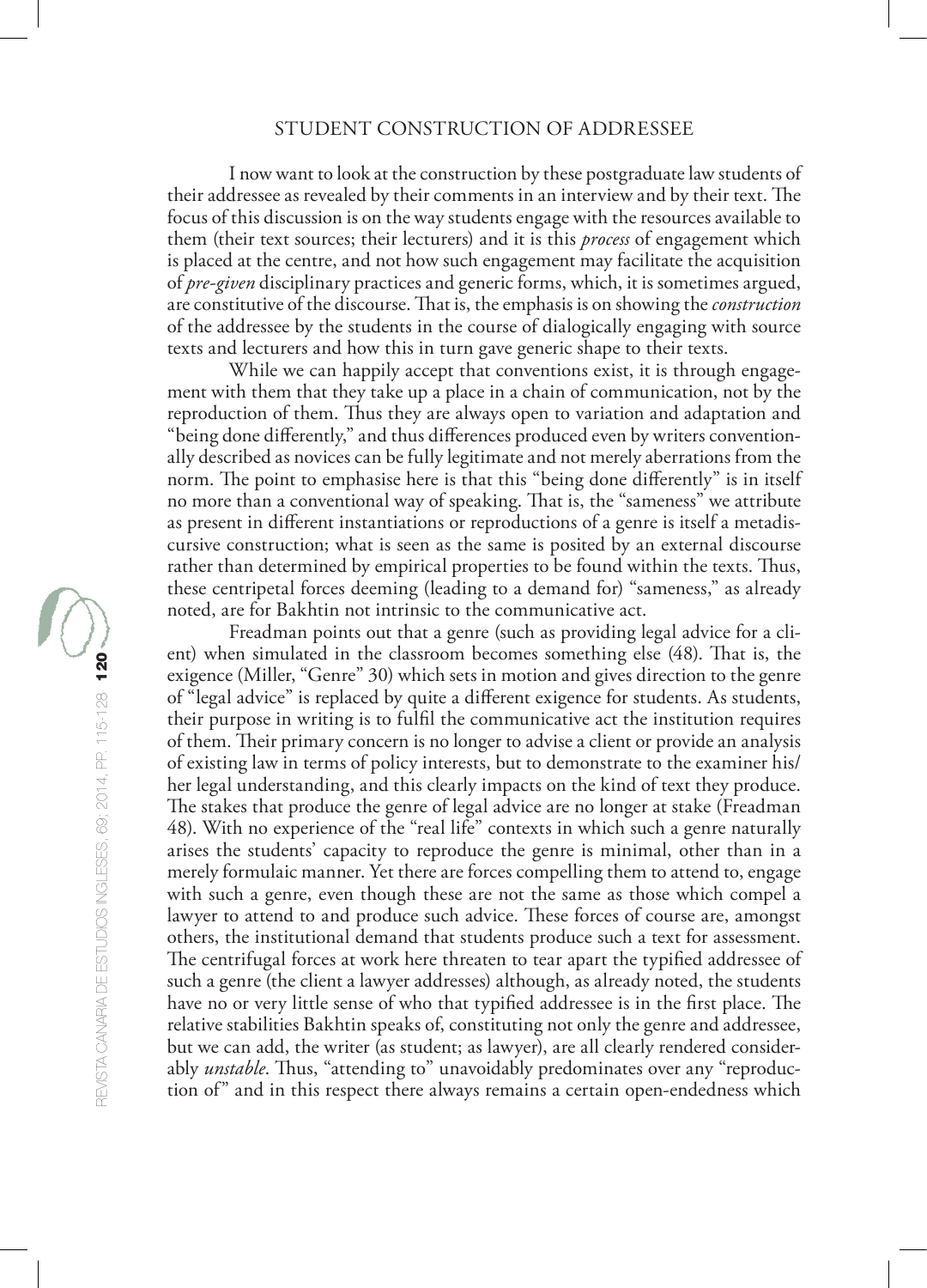the students must manage. As Lea notes, the precise demands placed on students vary not only from discipline to discipline but from department to department and person to person. For this reason she argues that writing should be understood in its "institutional and epistemological context" rather than in terms of achieving mastery over specific generic forms.

As an example, one student was required in his assignment to provide legal advice to an imaginary client and it was clear from his text that for this student his addressee remained unclear. This was evident in several confusions which satisfied neither the legal world of advising clients nor the institutional world of students writing for assessment. The student fluctuated between addressing the client (using the second person "*you* should") and addressing the lecturer (using the third person "he should" when referring to the client). Similarly, there was confusion over whether or not to cite legal authority (a requirement when writing as a student; not usually included in advice written for a client) and which register to write in (whether to write more formally and use legal jargon to demonstrate to the examiner his grasp of legal concepts and associated terminology) or whether to write in a style which avoided technical legal language with the purpose of ensuring the client clearly understood the advice he was receiving. It is worth noting that the lecturer stated that he had not actually thought about the problem students face as they seek to address both client and lecturer.

Kamler and MacLean follow a cohort of students in order to study how they transition from being a "law student" subject to becoming a "lawyerly" subject in the course of their study. While distinguishing such subject positions is useful, I am suggesting that what counts as a "law student" subject or "lawyerly" subject are themselves not givens but subject always to ongoing dialogic processes. Kamler and MacLean tend to treat both subject types as givens, and so becoming a "lawyerly" subject is a matter of adapting to a subject position already given and identifiable in advance, and the process they describe by which students learn to become such a subject appears to offer no acknowledgement of the experiences and understandings students bring to this process. In addition, achieving such a "lawyerly subject" position would not resolve the problem of writing *at the same moment* for both the client and the examiner. Indeed, this is usually resolved by the examiner instructing students what to do, for example whether to include citations or not, and this of course has force as an utterance only for a *student* subject, further performatively entrenching the "law student" position and diminishing the lawyerly subject!

## AN EXAMPLE OF ADDRESSEE CONSTRUCTION THROUGH STUDENT ENGAGEMENT WITH SOURCE TEXTS

In another example we see a student who is motivated by a desire to understand the common law, rather than simply fulfill institutional requirements and obtain a good grade, but she was very much aware of her "lack of background" (a phrase repeated a number of times in an interview with her) in common law practices and the common law system. Although her previous work as a drafter of law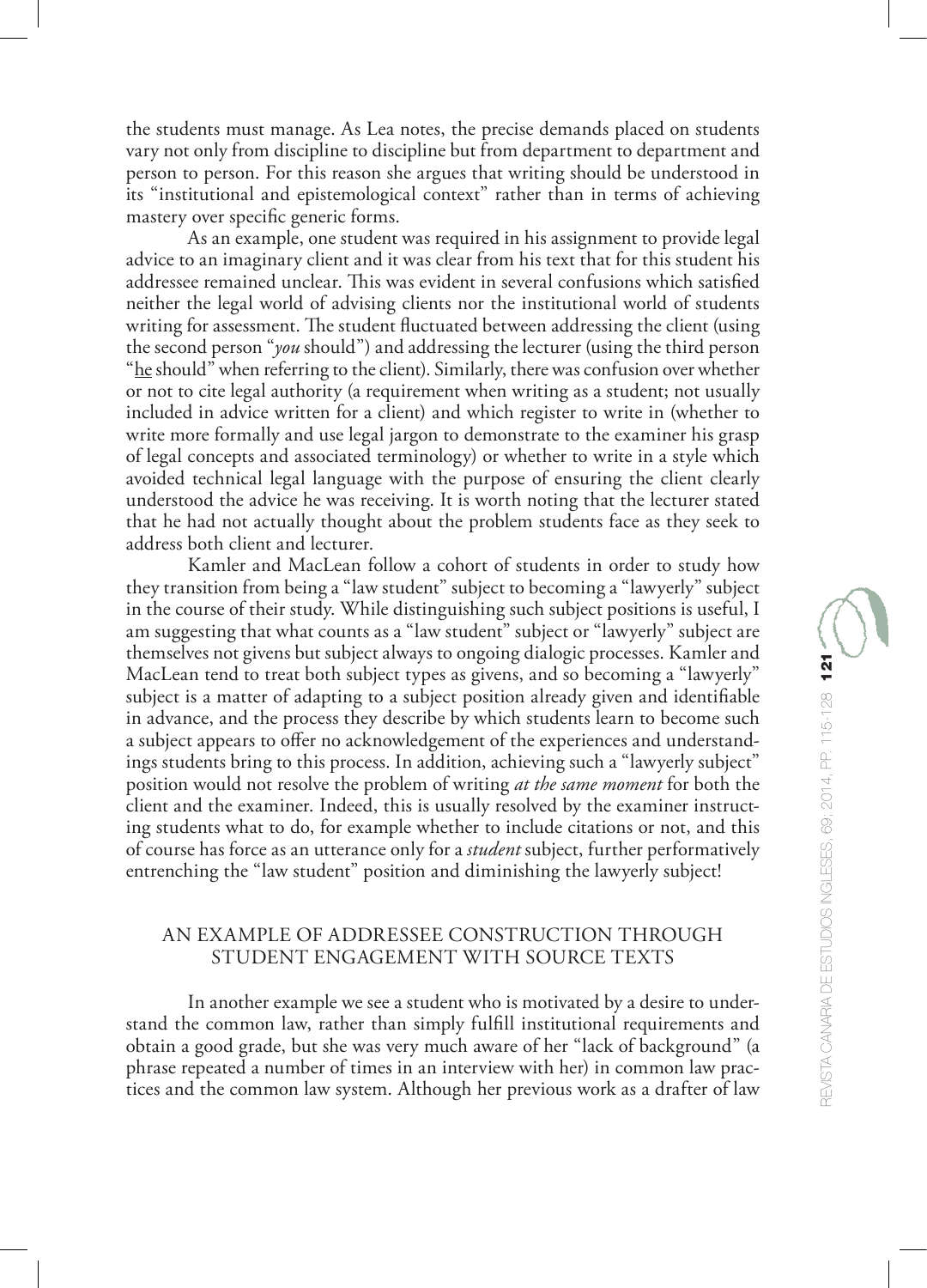in the parliament of her home country had exposed her to common law examples of legislation which dealt with issues her own country needed to address, her actual exposure to the common law was fundamentally through texts in her work place, and now through formal lectures/seminars in her studies.

Thuy had a conception of what was entailed in being a student from her experience as a student in her own country, but she had also been obliged to attend in Australia, prior to commencing her Master's degree study, a five-week bridging programme which sought to induct her into the academic culture of Australian universities and to provide her with instruction on academic writing. During that course she had been instructed, she said, to write her assignments

for the professional people. So don't go on the detail, or the issue. You don't have to explain everything. So I just think of that from the first semester, up to now [right]. Write something for the professional people.

Similarly, she was taught that when researching and writing assignments to "do the research, develop an outline" and then "stick to that and start writing." However, she added "it didn't work with me." Significantly, Thuy's attempt to engage with, or acquire a good grasp of the common law system led her away from such instrumental approaches to writing as she sought not simply to fulfil her position as a student but more importantly for her to come to grips with the common law in a way that was meaningful. Thus, having in mind her lack of background knowledge of the common law in general as well as of the specific issues raised within it and which she had to research and address, she stated "I'm not sure what the lecturer expects from us." For this reason, she said, she wrote for "somebody like me" and in this statement she clearly moves away from the "professional addressee" she had been taught she should write for, since Thuy clearly feels she does not know who such a professional addressee might be in this common law context! Thus she included in her essay contextual and background material she needed in order to frame and make sense of issues she was dealing with. Her addressee is not an expert reader but a person who is struggling to understand this legal system and specific areas of law. Her primary concern then is not to present to her reader as an expert or as a writer addressing the requirements of her institutional context. Unlike the student I shall discuss next, who was clearly aware of his reader as "examiner" and mentioned several times that he included specific elements in his assignment to "show the lecturer that I have done research" or that he "looked at contrary views" to show he was being fair, Thuy insisted on quite the opposite. She said that she would have liked more time and words for her assignment, because "I want to go deeper inside." When asked whether this was "to get your position worked out more clearly" or because she wants to show the extent of her reading, she replied "No, I don't want to show, to show off. Yes, I just want to explain it carefully." The sense again here is that the institutional addressee, the examiner, loses significance as she struggles to address the discipline and construct a place for herself within it. Indeed, she adds elsewhere that: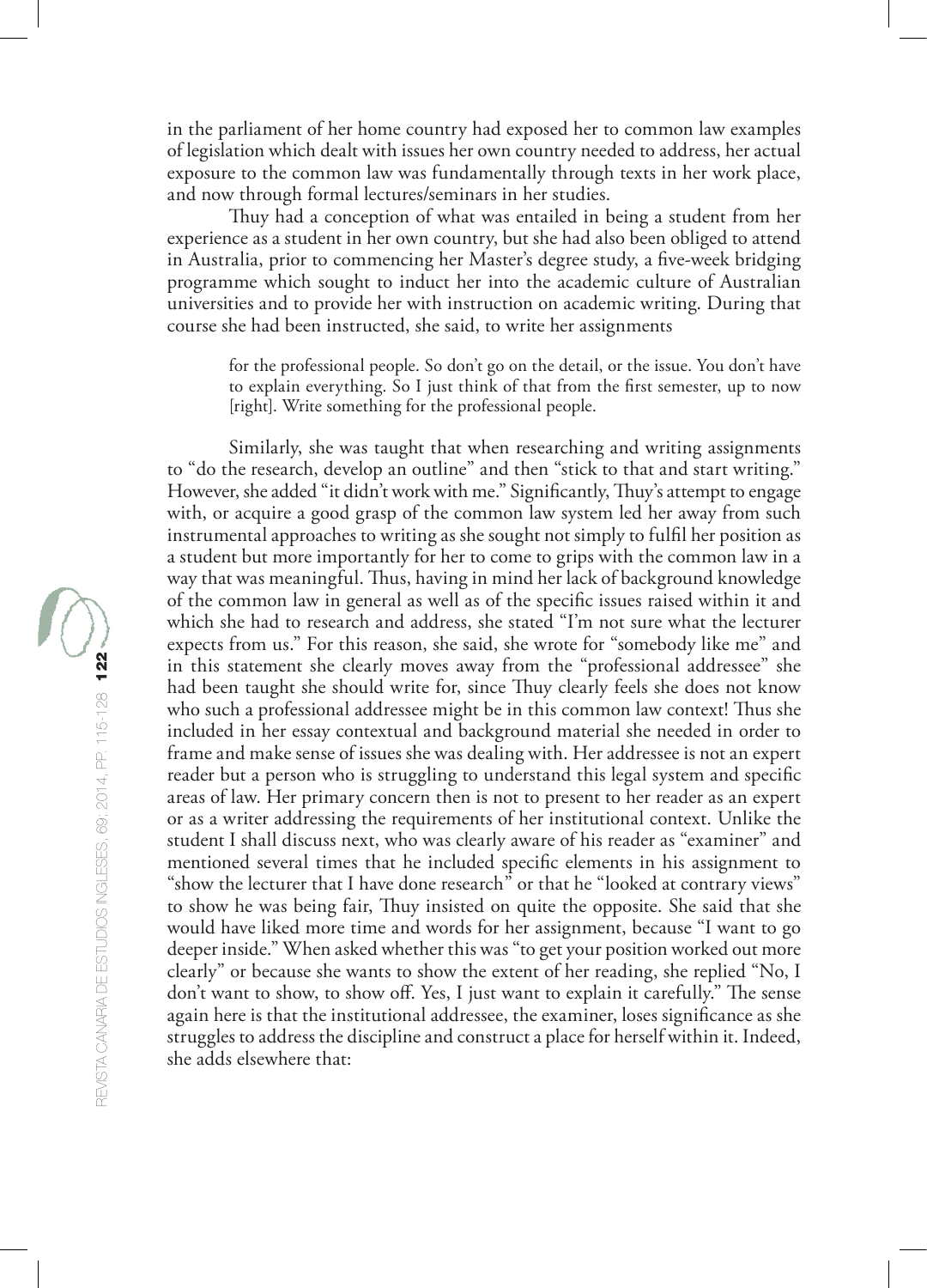I didn't know how she assess the assignment. The way she assess it. I didn't sure about the result, but I still feel satisfied with this . . and it doesn't matter how the result is [*laughs*].

The insistence here is on a satisfaction which has nothing, or at least little, to do with meeting the institutional requirement as such and obtaining a good grade. "It doesn't matter what the result is" yet "I still feel satisfied with this" points to the creation of a position for herself through her engagement with her sources which satisfies her even though she has little sense of where this self might be located within the institutional context (how she might be graded as student). Her identification is with this new position (the person also for whom she writes) and not with the "student" satisfying institutional demands and therefore she can say "it doesn't matter how the result is" (in fact, she received the highest mark, a High Distinction).

Of course, she remains a student and is aware she must write for her institutional addressee, the examiner:

when I write I also show that I understand about what this section means before to evaluate as an issue relate to this topic [mm]. That's shows the teacher what I understand in this course, I guess so" (CL T112).

Nevertheless, the "I guess so" hints at a weak attachment for her to this institutional addressee and the need to speak/write to them in a manner that will elicit an anticipated response (Bakhtin, *Speech* 94).

Thuy reads her source texts with the purpose of constructing herself as a reader of the common law, and thus aims at an addressee who is the ideal reader who understands her completely (the superaddressee for Bakhtin, *Speech* 126) even though this reader is not well-formed for her. This is not a process of becoming a given, typical "lawyerly subject" but of constructing a speaker and addressee whose characteristics remain unknown in advance. In effect she does not *know* who she is becoming, but in allowing herself to be led by the *texts* she engages with she allows an unfolding to take place. Again, this is unlike the student I shall comment on next who appears to have remained unchanged by the process; he remains a pragmatic student instrumentally directed towards managing whatever was relevant to produce the kind of text he believed his institutional addressee—his examiner—wanted, although as I will show who he was as student and who she was as examiner were equally produced through their dialogic encounter.

For Thuy this process entailed being vulnerable since it required her to surrender any present sense of a writing or student self as she allowed herself to be led by the texts she engaged with and for an unknown common law identity and addressee to emerge from that process. An anxiety associated with this which I would suggest was ontological in nature was evident in several comments she made. First of all, she commented in a despairing tone that on a number of occasions where a judgment was called for concerning what to include/exclude, what points to follow up on and so on, she felt she had no bearings and all she could do was "just try."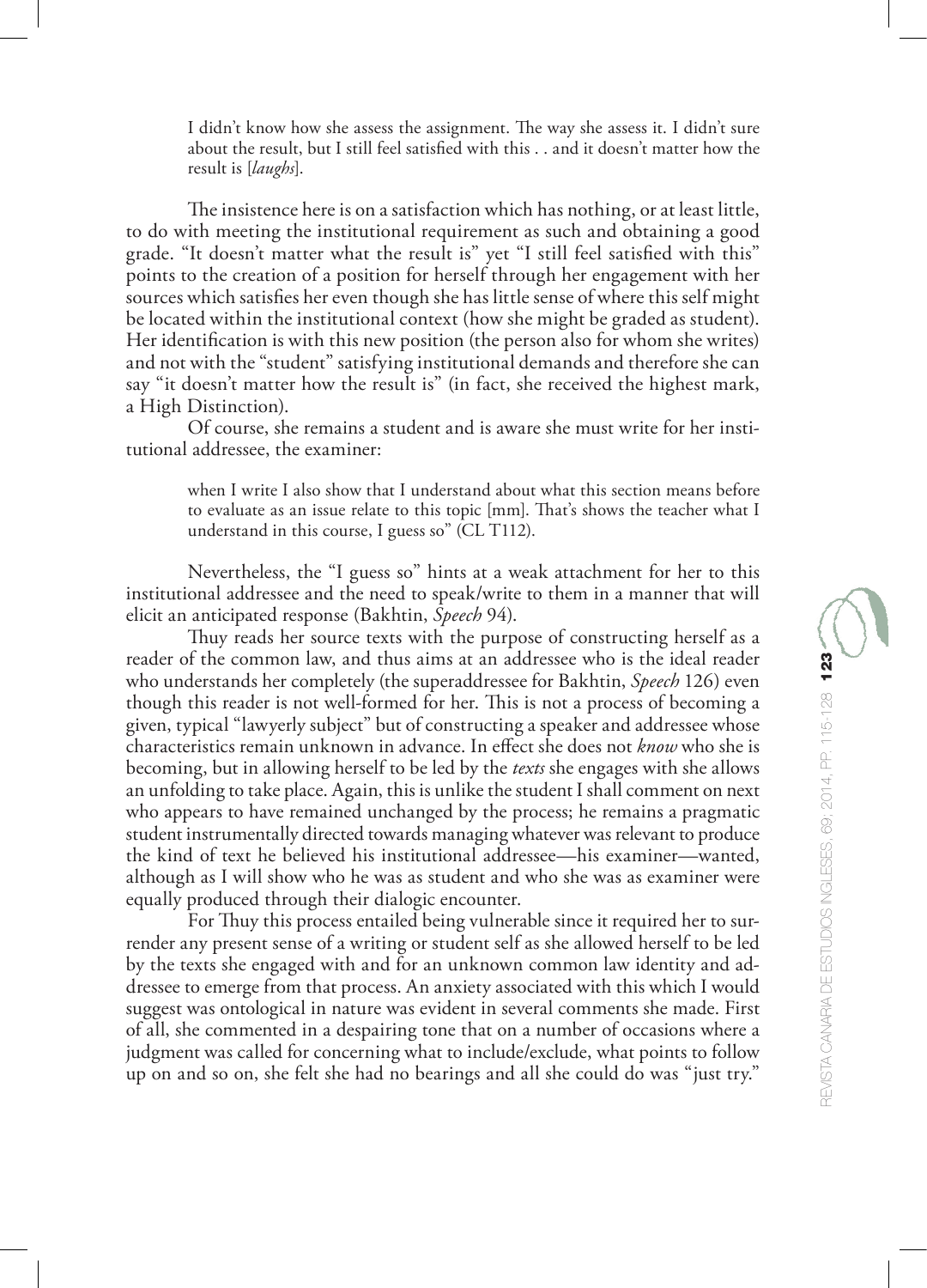Secondly, she spoke of "depression" at crucial moments in the writing of both the assignments she was interviewed about, and this affective suffering appeared to be linked to the process of composing her papers. That such a process of becoming had prominence is also suggested by her comment that she had "no great commitment to the position she developed" but she nevertheless felt very satisfied with her achievement. I take this satisfaction to reflect the quality of her *struggle with her texts*, rather than having to do with the quality of her essay with respect to institutional requirements. She still had no idea how her lecturer would read and judge what she had accomplished. In this regard the identity and her alter ego addressee she is creating draw some of their quality from her *engagement with text*, since she has felt during the process and even on completion of her assignment that she still has little sense of position and identity within the broader common law discourse. This satisfaction is not reducible to the discourses and meanings that are perceived to attach to such texts.

In this section I have indicated how a student constructed a sense of self and an addressee from her engagement with relevant texts, but their place within the broader common law discourse remains unclear to her, as evident from her statements, not only to the effect that she doesn't know how her examiner will read her text, but also that she doesn't really care, not because she is indifferent but because her encounter with her texts has already enabled the emergence of an addressee who provides an anticipated response. But it is critical to insist here that this addressee is not the product of a narcissistic subject but of a subject who has opened herself to the "otherness" of the texts she encountered. In my view this suggests that texts are not solely mediators of discourse but also contribute to the process of subject formation in ways not reducible to discourse.

### AN EXAMPLE OF ADDRESSEE CONSTRUCTION THROUGH STUDENT ENGAGEMENT WITH LECTURER-EXAMINER

In this section I discuss the effects of a student's encounter with his lecturer on the text he produced and the addressee he wrote for. The 134 word introduction to Narin's 4,000 word "Law of the Internet" essay reads as follows (P2P refers to "person-to-person"):

This paper will discuss the statement of Bowrey with following steps. Firstly, this paper will explain generally the operation of P2P file sharing network. Secondly, I will look at the existing law which is a legal constraint regulating P2P file sharing. Thirdly, I will describe why P2P file sharing has been used widely, which makes the music industry has to respond in order to protect their interest. Next part of this paper will discuss the case in the U.S and Australia. In this part, this paper will show how the court in the U.S and Australia deal with applying copyright laws with P2P file sharing networks. Finally, this paper will discuss the consequence of the litigation against P2P file sharing distributors and determine whether the courts have the consistent view with Bowrey or not.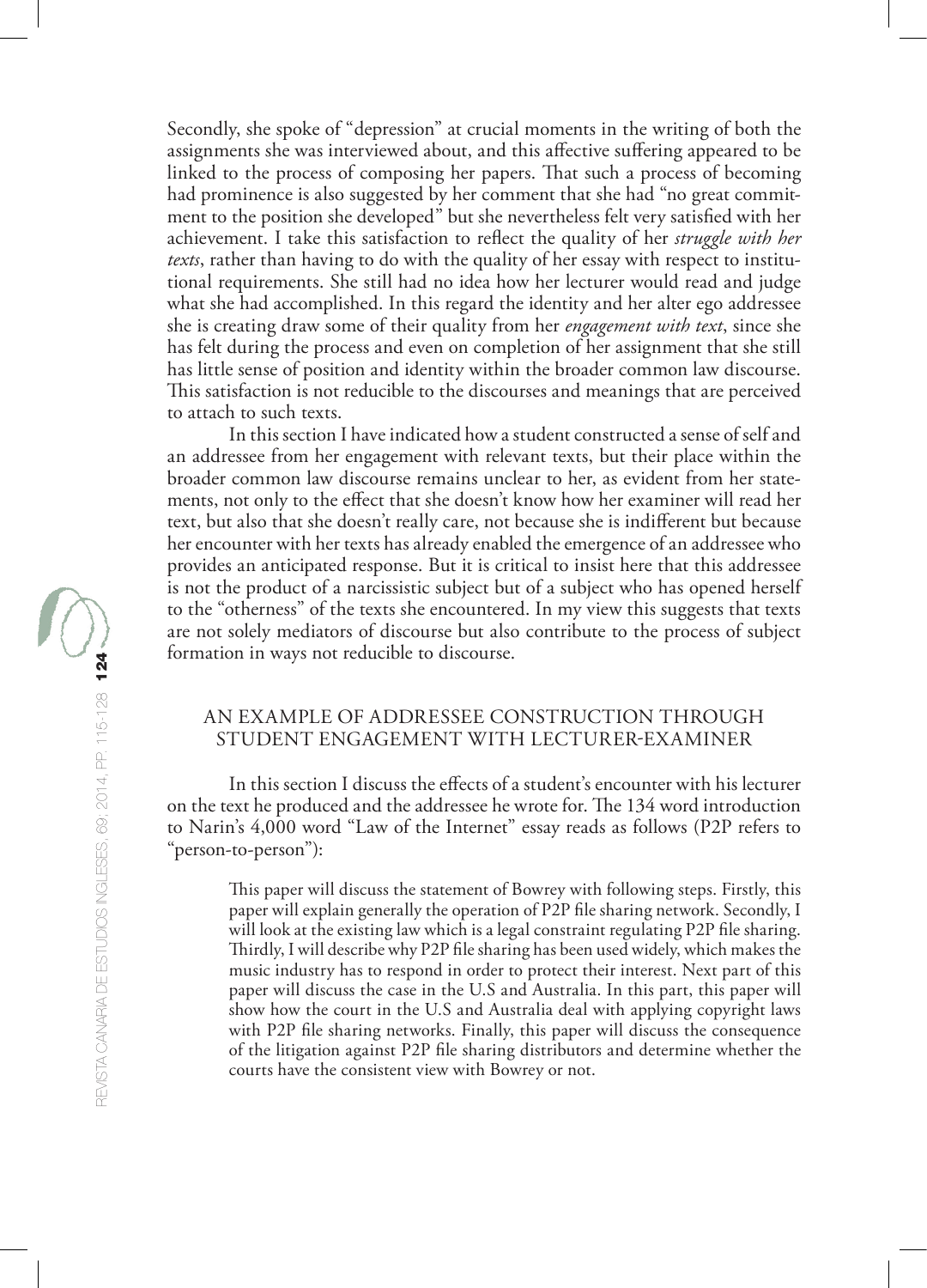The first striking feature is the brevity of the introduction, and then its content, which consists solely of an outline of what the essay will do. This is not a typical "introduction" to such a research essay, as described by Swales and Feak (24); also Swales. For Swales and Feak, the introduction of a research paper typically consists of three moves: "establishing the territory"; "establishing a niche"; "occupying the niche." The *structure* of this introduction presupposes a reader of a very particular kind. In following only the third move Swales and Feak outline, Narin implies a specific view about what his addressee needs to know.

We can read the structuring of this introduction in light of his encounters with his lecturer, with his addressee being constructed from these experiences. Narin contacted his lecturer in order to confirm he was interpreting the question appropriately and to seek further advice. He met her face to face on two occasions where the lecturer was able to direct Narin in a number of ways. The lecturer commented that

I actually remember him very well which is unusual because um, this subject is taught entirely on-line and so often I don't get to see, or talk to the students at all, but he actually came to see me, at least once, I think it is probably more like twice. So I spoke to him. So it was unusual in the sense that I had more contact with him than I have with the majority of students that do this subject.

It is clear from further comments she made that when assessing his final text she had in mind these meetings and was continuing the dialogue that came out of them. She said it was clear he was "genuinely trying to do what was being asked of him" even if not always successfully, but his effort pleased her. Narin too, in explanations he gave for features of his text and in reading the comments his lecturer made on his final draft, refers to these conversations he had with her. It is quite clear that the dialogue extends beyond the face to face meetings to the writing of his text and the assessment of it. Both can be said in this sense to be engaged in a "rhythmning" that Taylor (172) speaks of through which the *rules* of Narin's writing are being constructed.

The concrete engagement Narin has with his lecturer produces a context within which a sense of what is called for arises. He writes to that context, and his lecturer's comments, on his text and in an interview later about this text, suggests she shares this context when reading his text. He writes for a particular addressee which in this context his reader identifies with. This is an addressee who knows the task he is dealing with (she set it, and they have talked about it together). What she does not know, however, is the structure and development he will give to his text, and so this he outlines. In this respect his text is another turn in the discussions he has already had with his lecturer. In this way Narin narrows the community for whom his text is written (Martin and Rose 305) limiting it to his lecturer and himself, a community which his lecturer in fact perpetuates in the way she responds to his text.

There is then a shifting in Narin's positioning on the concrete-typified spectrum within which he writes, which demonstrates that context itself is very fluid, as indeed Widdowson suggests in his critique of linguistic perspectives that treat "context" as something given, and which Maybin foregrounds in her argument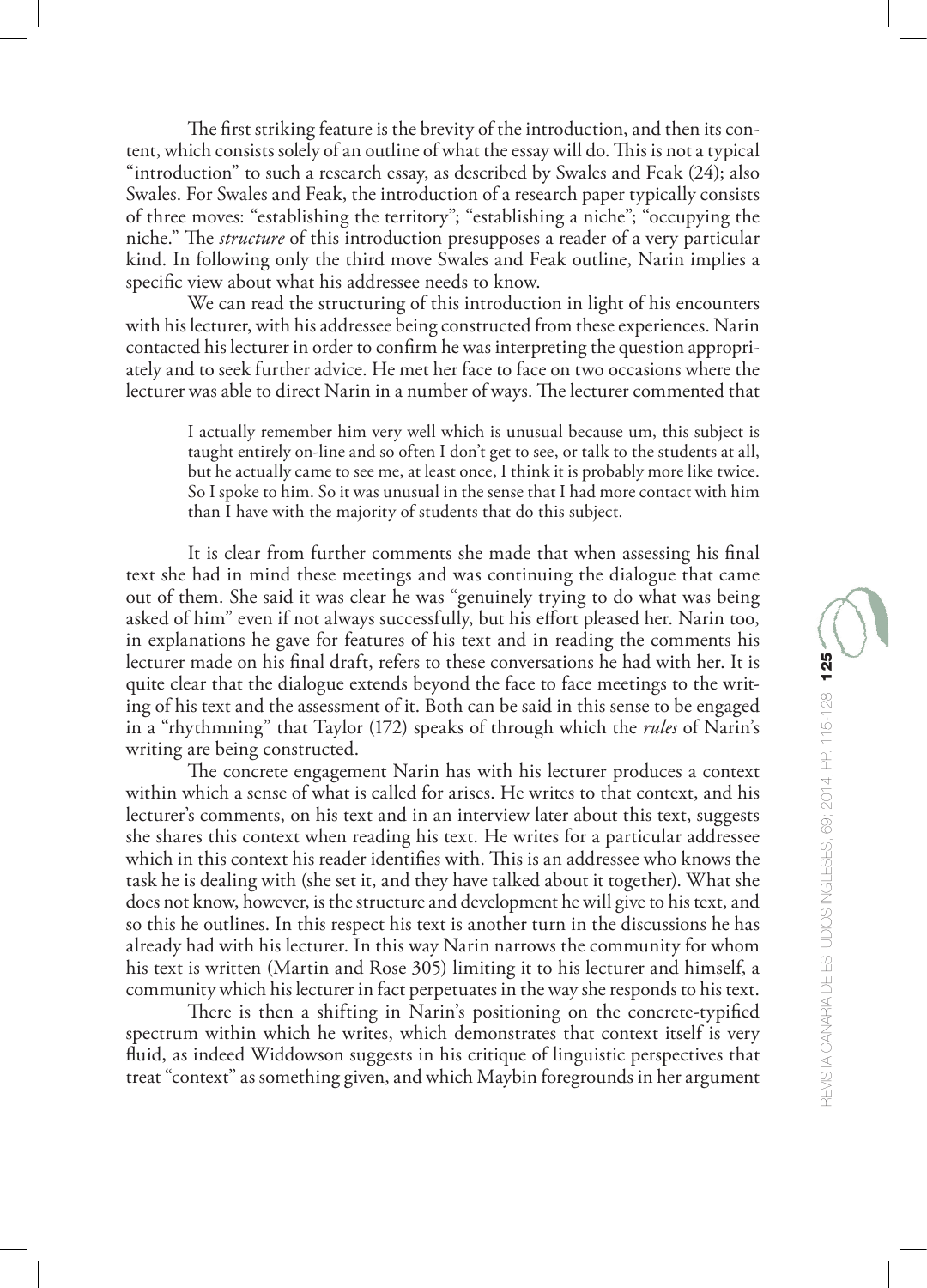for the situated and hence constructed nature of context. This sometimes facilitates an approximation towards more typified "disciplinary" practices (the practices of a "lawyerly subject" as Kamler and MacLean put it) and other times towards the more immediate, concretely-experienced world the student is writing within which nuances greatly the form the genre takes.

This addressee may not be clearly conceived as such by Narin, of course, but the structuring of this introduction does not come from nowhere. Bakhtin states that a genre has "its own typical conception of the addressee, and this defines it as a genre" (*Speech* 95), and certainly Narin shows some recognition of this typified addressee in the very act of writing an introduction for his text. But a typified addressee is rather abstract. Miller suggests that "for the student, genres serve as keys to understanding how to participate in the actions of a community" ("Rhetorical" 57) since they mediate between the micro level of language processing and the macro level of culture ("Rhetorical" 68). But the application of an abstract formulation on a particular occasion always entails some uncertainty, argues Taylor (176-7); see also Derrida (961) and at such a point the rule has to be constituted, which goes beyond the instancing Miller speaks of. It is such a construction that I suggest Narin is engaged in, *through* the relationship with his lecturer and to which his lecturer contributes. This dialogic process ultimately sustains what *counts* as an instance of a given genre.

It is worth noting that the lecturer-examiner, on re-reading Narin's text six months later, expressed some surprise and said she felt she had been overly generous in the grade she awarded, although she then began to find reasons why perhaps she had not been! She was of course now reading his text in a context that was considerably removed from the context Narin and she had co-constructed through their interactions and so she now read his text differently.

### **CONCLUSION**

These findings suggest that the production of successful text by students is not wholly dependent upon the extent to which they conform to existing, "relatively stable" forms. It is true that the exercise of power may result in certain "rules" being imposed, but these are not integral to the process of engaging satisfactorily with and hence in a genre. Such rules are contingent impositions, part of the centripetal forces which are always present, in Bakhtin's view, yet at the same time never inherent in the language process itself. For Bakhtin, the communicative effectiveness is hinged along an axis of responding and addressing which introduces a "semantic openness" and exposes the "unfinishedness and the inexhaustibility" that issues from dialogic interaction (Bakhtin, *Dialogic* 346). It is therefore a process of engaging or attending to which is operative, rather than learning to conform to and reproduce given forms and practices. Thus I argue against the view that dialogism is a means of understanding how learners come to acquire existing conventions, or "stable genres." Instead of viewing dialogism as a tool which makes facilitates the acquisition by students of a language, genres and discourses with their stabilized and characteristic forms, it is better viewed as a process with ontological status, that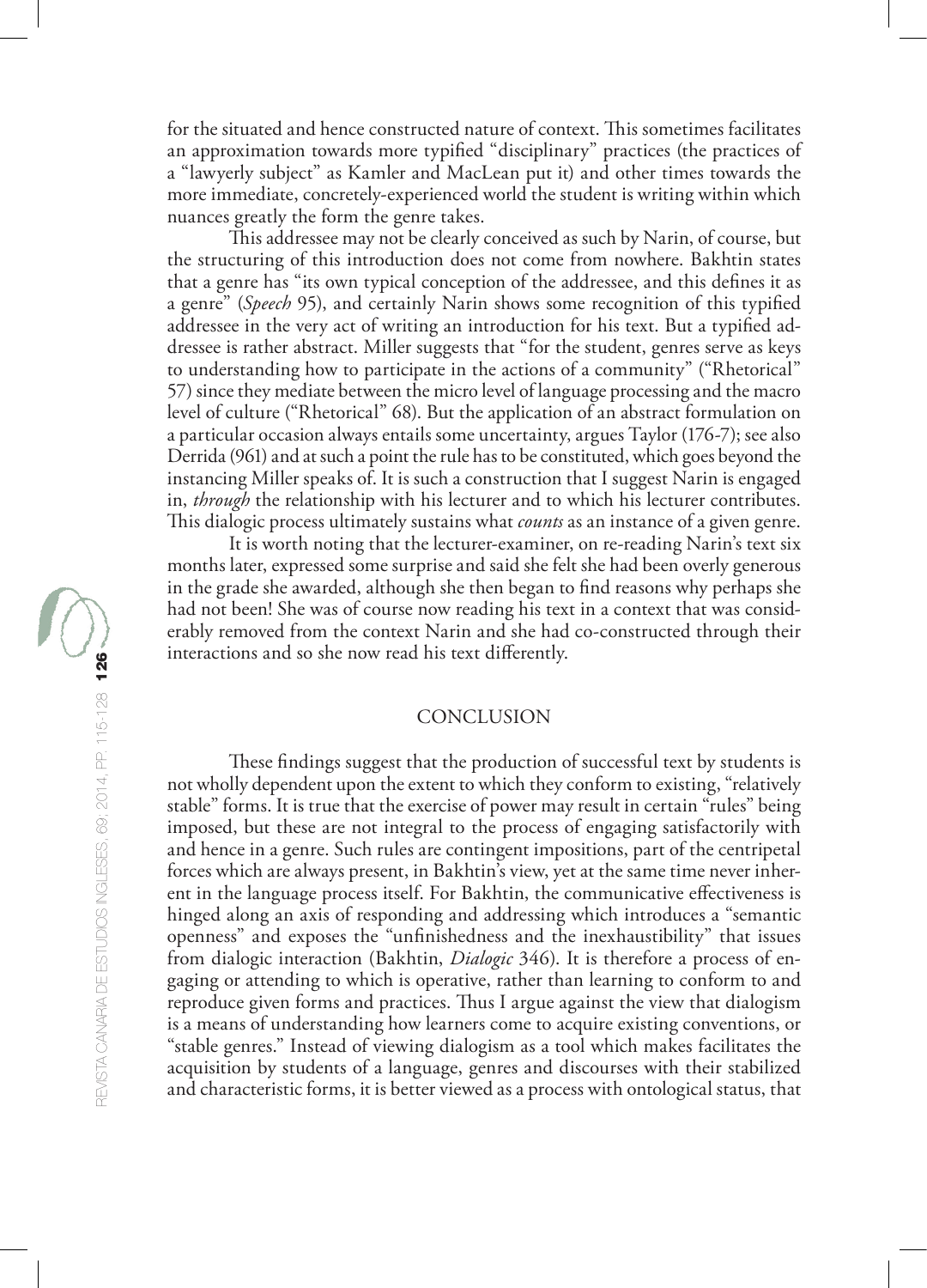is, as bringing into being again and again language, genres and discourse, each of which have no existence beyond their instantiation on each occasion (see Price). The emphasis on reproducing existing forms and practices is essentially a socially conservative view of discourse and genre, whereas a dialogic approach opens the door always for change, including through the contribution learners may bring. In a parallel way we can argue that speakers and writers in English, but for whom English is not the primary language, also participate in this dynamic, and understanding this dynamic is more important than understanding how such speakers can learn to conform to relatively stable practices already in place. I have argued this process underpins the production of competent text by students, but we can extend this argument to other domains, such as publishing research.

Reviews sent to author: 15 October 2014; Revised paper accepted for publication: 29 October 2014

# WORKS CITED

- BAKHTIN, M.M. *The Dialogic Imagination: Four Essays*. Austin: The U of Texas P, 1981.
- ——.*Speech Genres and Other Late Essays*. Austin: The U of Texas P, 1986. Print.
- Derrida, J. "The Force of Law: The Mystical Foundations of Authority." *Cordoza Law Review* 11 (1990): 920-1046. Print.
- Freadman, A. "Anyone for Tennis?" *Genre and the New Rhetoric*. Ed. A Freedman and P. Medway. London: Taylor and Francis, 1994. 37-56. Print.
- Freedman, A. and P. Medway, eds. *Genre and the New Rhetoric*. London: Taylor and Francis, 1994. Print.
- Gee, J.P. *An Introduction to Discourse Analysis*. Oxford: Routledge, 2005. Print.
- ——.*Social Linguistics and Literacies: Ideology in Discourse*. London: Taylor and Francis, 1996. Print.
- Hall, J.K., G. Vitanova, and L. Marchenkova, eds. *Dialogue with Bakhtin on Second and Foreign Language Learning*. Mahwah: Lawrence Erlbaum, 2005. Print.
- Kamler, B. and R. MacLean, R. "You Can't Just Go to Court and Move Your Body: First-year Students Learn to Write and Speak the Law." *Law, Text, Culture* 3 (1996): 176-209. Print.
- Lea, M. "'Communities of Practice' in Higher Education: Useful Heuristic or Educational Model?" *Beyond Communities of Practice*. Ed. D. Barton and K. Tusting. Cambridge: Cambridge UP, 2005. 180-197. Print
- Martin, J.R. and D. Rose. *Working with Discourse: Meaning beyond the Clause*. London: Continuum, 2007. Print.
- Maybin, J. "The New Literacy Studies: Context, Intertextuality and Discourse." *Situated Literacy: Reading and Writing in Context*. Ed. D. Barton, M. Hamilton, and R. Ivanic. London: Routledge, 2005. 195-206. Print.